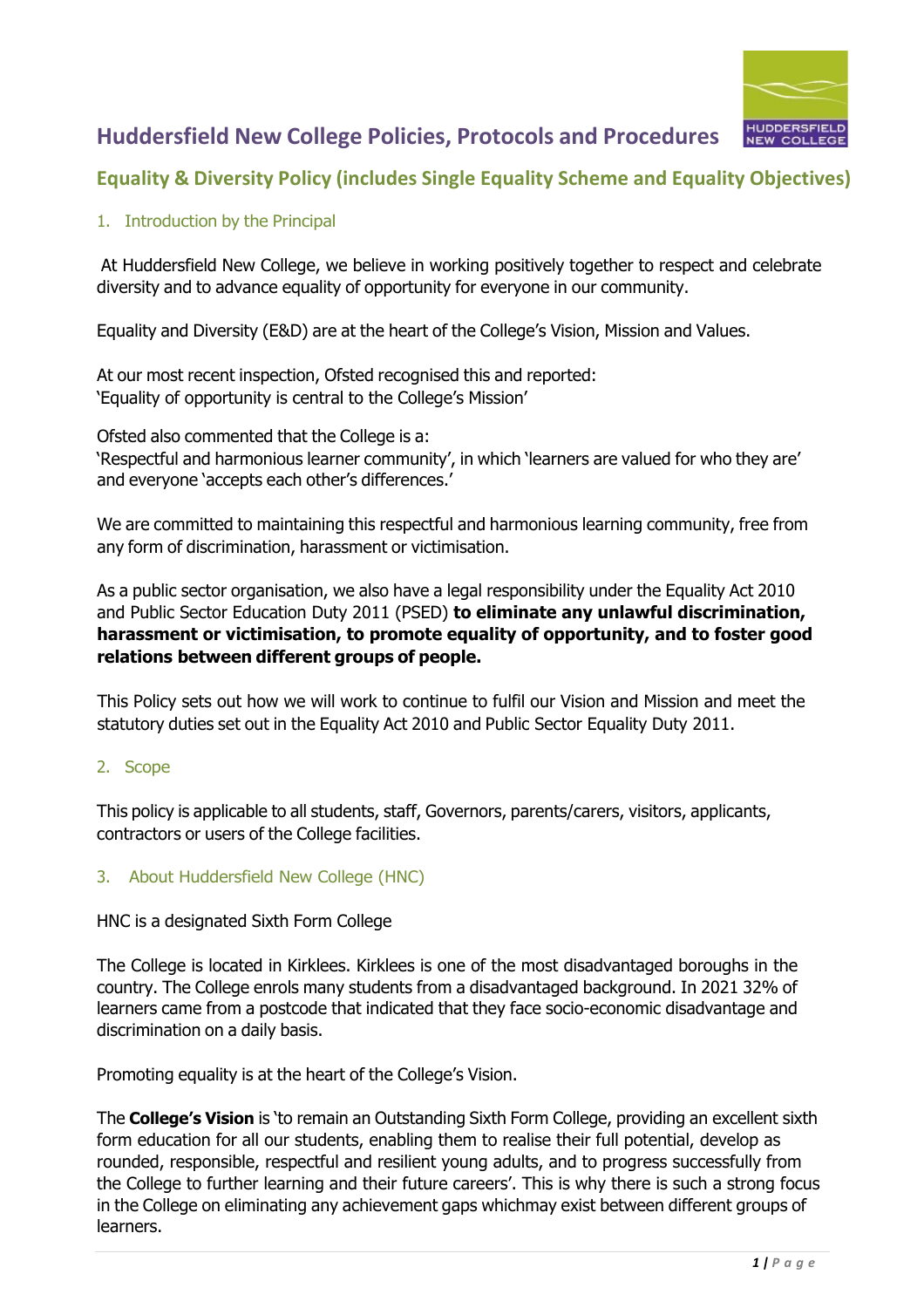

### **Equality & Diversity Policy (includes Single Equality Scheme and Equality Objectives)**

Valuing and celebrating diversity is at the heart of the College's Mission and Values.

The **College's Mission** is 'to provide an excellent sixth form education, in a safe, supportive and inclusive learning environment, which inspires and enables our students to realise their full potential'

The College's Values are: Ambitious Supportive Passionate Inspiring Respectful Encouraging (ASPIRE)

The College plays a vital role in the local area in terms of widening participation at 16 and in bringing together students from different backgrounds, racial and cultural, and promoting the Fundamental British Value of mutual respect for, and tolerance of, difference.

The College offers a broad and flexible curriculum at Level 2 and Level 3, academic and vocational, as well as the passport qualifications, GCSE Maths and English Language. This helps to widen participation in education at 16 and 18.

There are currently 2755 students in the College. 57% are female. 32% are from a BAME background. 21% have a disclosed Learning Difficulty or Disability (LDD). 29% are in receipt of a means tested 16-18 bursary and 11% in receipt of Free School Meals. Enrichment to enhance the curriculum plays an important part in trying to address the cultural gap between many of these learners and their more advantaged peers across the country.

Through tutorial, the College also promotes equality and diversity themes, and raises awareness of the Fundamental British Values: democracy, the rule of law, individual liberty and mutual respect for, and tolerance of, difference, to support our learners to become responsible and active citizens in a diverse Modern Britain.

### 4. Our Equality & Diversity (E&D) Commitments

We aim to ensure that all members of our College Community are treated fairly and with respect.

We are opposed to all forms of discrimination in line with the Public Sector Equality Duty 2011, and as defined by the Equality Act 2010, whether direct, perceived, indirect or by association.

We seek to create an environment where no individual or group, because of their protected characteristic\* faces discrimination, harassment or victimisation.

\*Protected characteristics refer to: Age **Disability** Gender Reassignment Marriage and Civil Partnership Pregnancy and Maternity Race Religion or Belief Sex Sexual Orientation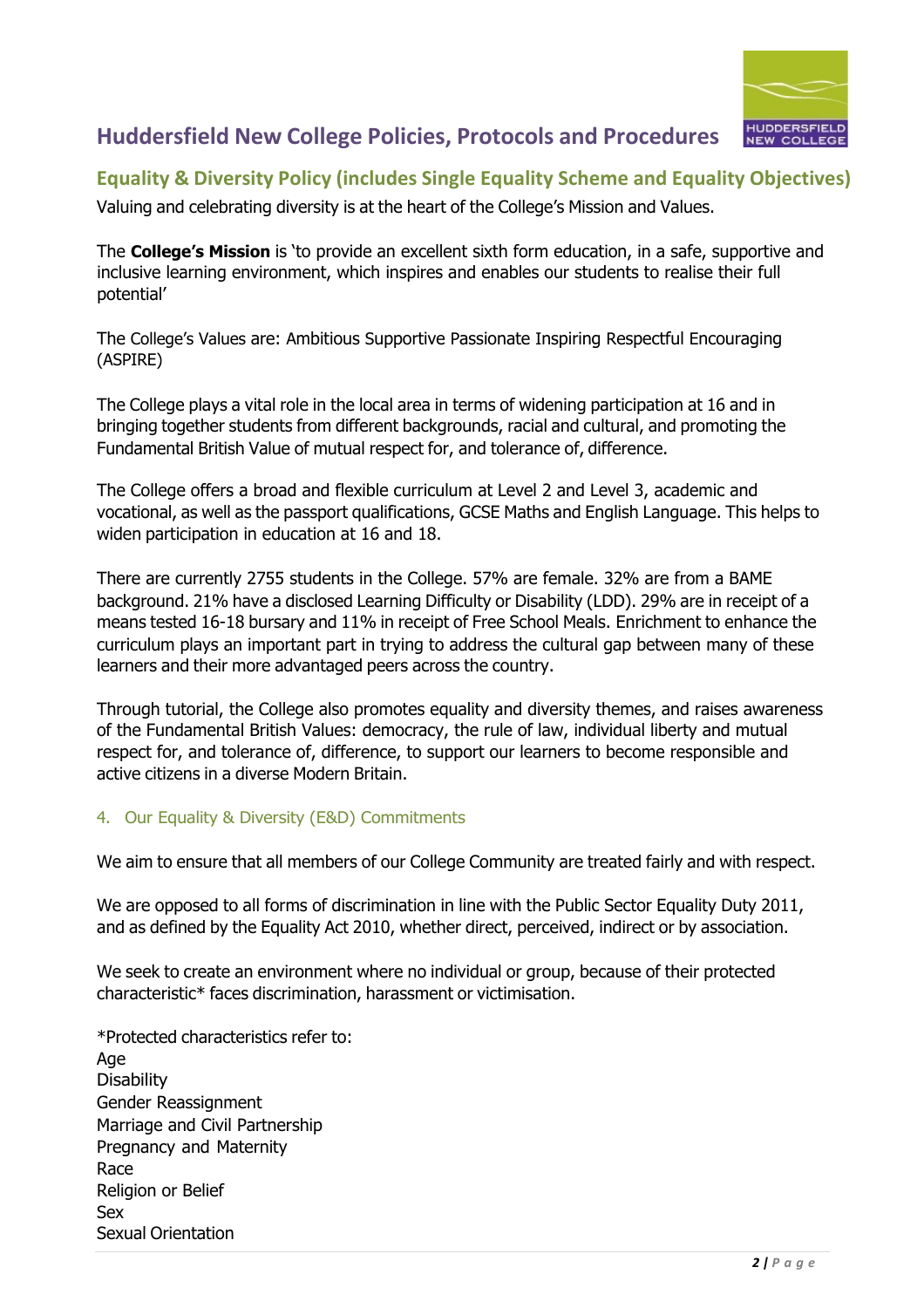

### **Equality & Diversity Policy (includes Single Equality Scheme and Equality Objectives)**

Our Equality and Diversity Policy will help to ensure that the College meets these commitments.

### 5. Our Equality Vision

The College's Equality Vision is that all individuals at the College have an equal opportunity to participate fully in the life of the College, to realise their potential, and to be free of discrimination, bullying and harassment whilst doing so.

We will stand in solidarity with others who are fighting for greater equality, and who are standing up against all forms of discrimination, bullying and harassment (our Black Lives Matter Statement).

We want a College in which Diversity is valued and celebrated, and everyone is able to flourish and to realise their potential.

The College will make every effort to represent the Community it serves and where this is not possible will make sure this lack of representation does not disadvantage individuals or groups at the College.

Through this E&D Policy we will be working to translate this vision into practice.

In summary:

- The College will actively work to promote Equality
- The College will ensure everyone is treated with respect and dignity
- The College will actively celebrate individual strengths, gifts and differences

• The College will provide a learning environment free from unlawful discrimination, harassment or victimisation

• The College will tackle any behaviour or activity which discriminates on the basis of a protected characteristic. The Equality Act 2010 sets out 9 protected characteristics: Race and ethnicity; Gender; Disability and learning difficulty; Sexual Orientation; Religion, Faith and Belief; Age; Gender Reassignment; Pregnancy and Maternity and Marriage and Civil Partnership

- The College will work to ensure every student realises their full potential
- The College will celebrate the achievements of all students

#### 6. Realising the Equality Vision: creating a positive and inclusive environment

It is our intention to create a positive and inclusive work and study environment where all learners and staff feel valued and respected.

In creating this environment, the College is building on a firm foundation:

• We have an inclusive curriculum offer and entry criteria and over the years have recruited a very diverse student body

- We recruit a significant number of learners with a disclosed Learning Difficulty or Disability
- We have an accessible site and College buildings and curriculum
- We have fair and safe recruitment practices
- We hold the Disability Confident Leader award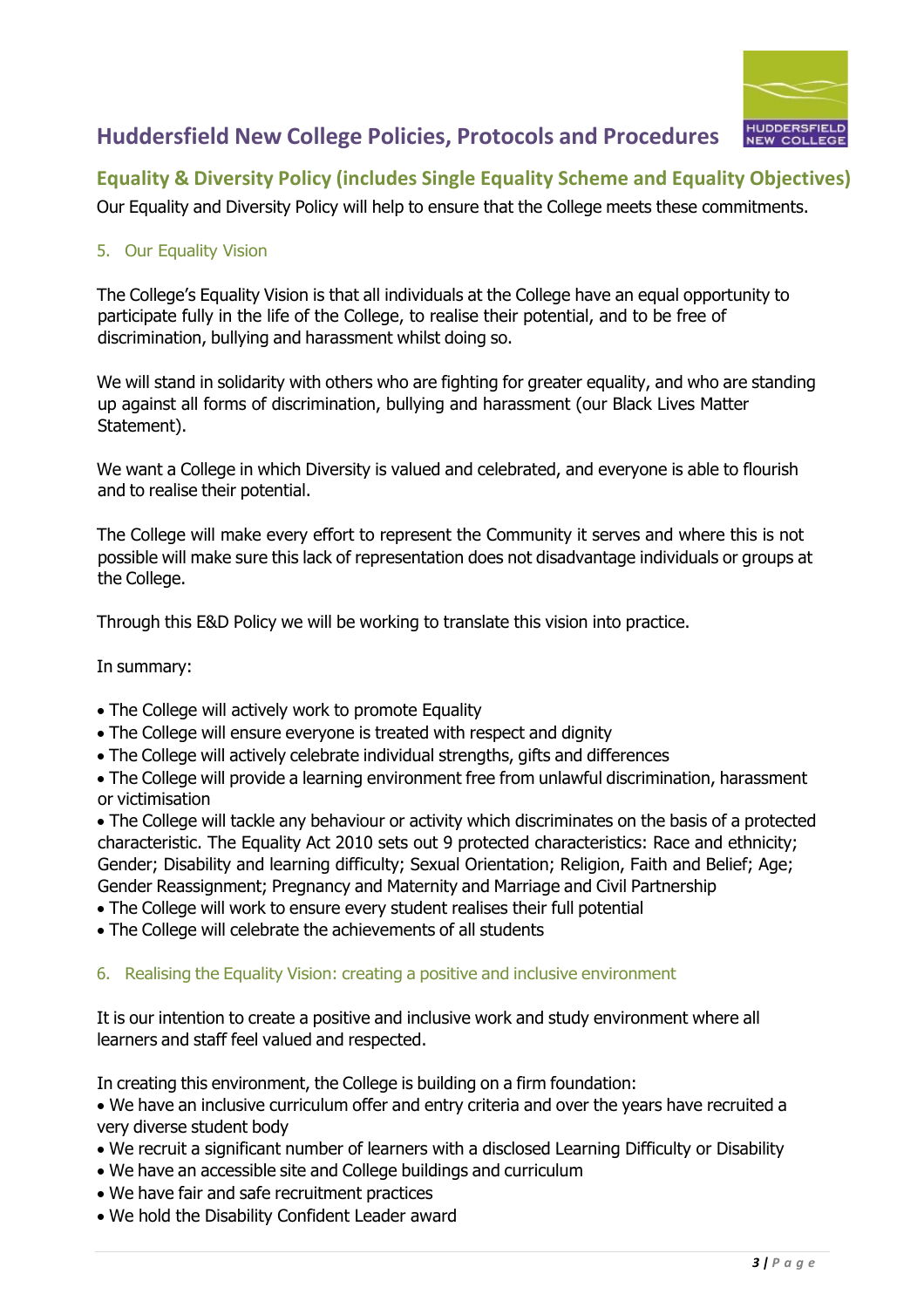

### **Equality & Diversity Policy (includes Single Equality Scheme and Equality Objectives)**

- We are a registered member of Stonewall's 'College Champion' scheme
- We provide English as an Additional Language (EAL) support
- We are award winning for our Additional Learning and Specialist (ALS) support
- We promote our Values through induction and tutorial

• We promote a range of local and national Diversity themes and campaigns and host two dedicated Diversity weeks each year

- We promote Diversity in our Marketing literature
- We provide regular training for Governors and staff on Equality & Diversity
- We carry out Equality Impact Assessments on all key policy reviews
- We have no significant gaps in achievement between different groups of learners
- We have high rates of progression to Higher Education and other positive destinations

• We have been a Top 3 Organisation for 6 consecutive years with the National Centre for Diversity (NCFD) for promoting Fairness, Respect, Engagement, Diversity, Inclusion and Equality (FREDIE)

### 7. The Legal Framework

The Equality Act 2010 came into force on 1st October 2010.

The Act addresses the nine protected characteristics. The first seven of these only apply to students.

- Gender
- Race
- Disability
- Gender reassignment
- Religion or belief
- Sexual orientation
- Age
- Pregnancy and maternity
- Marriage and civil partnership

In addition the College takes into account socio-economic background as a potential barrier for students to equality.

Our E&D Policy responds to this Act which placed a Public Sector Equality Duty (PSED) 2011 on the College to:

Through the General Duty:

• Eliminate discrimination, harassment and victimisation

• Advance equality of opportunity between people who share a protected characteristic and people who do not

• Foster good relations between people who share a protected characteristic and people who do not

Through the Specific Duties:

- Publish our approach to Equality of Opportunity (through this E&D Policy)
- Set Equality Objectives (in this E&D Policy which is published on our website)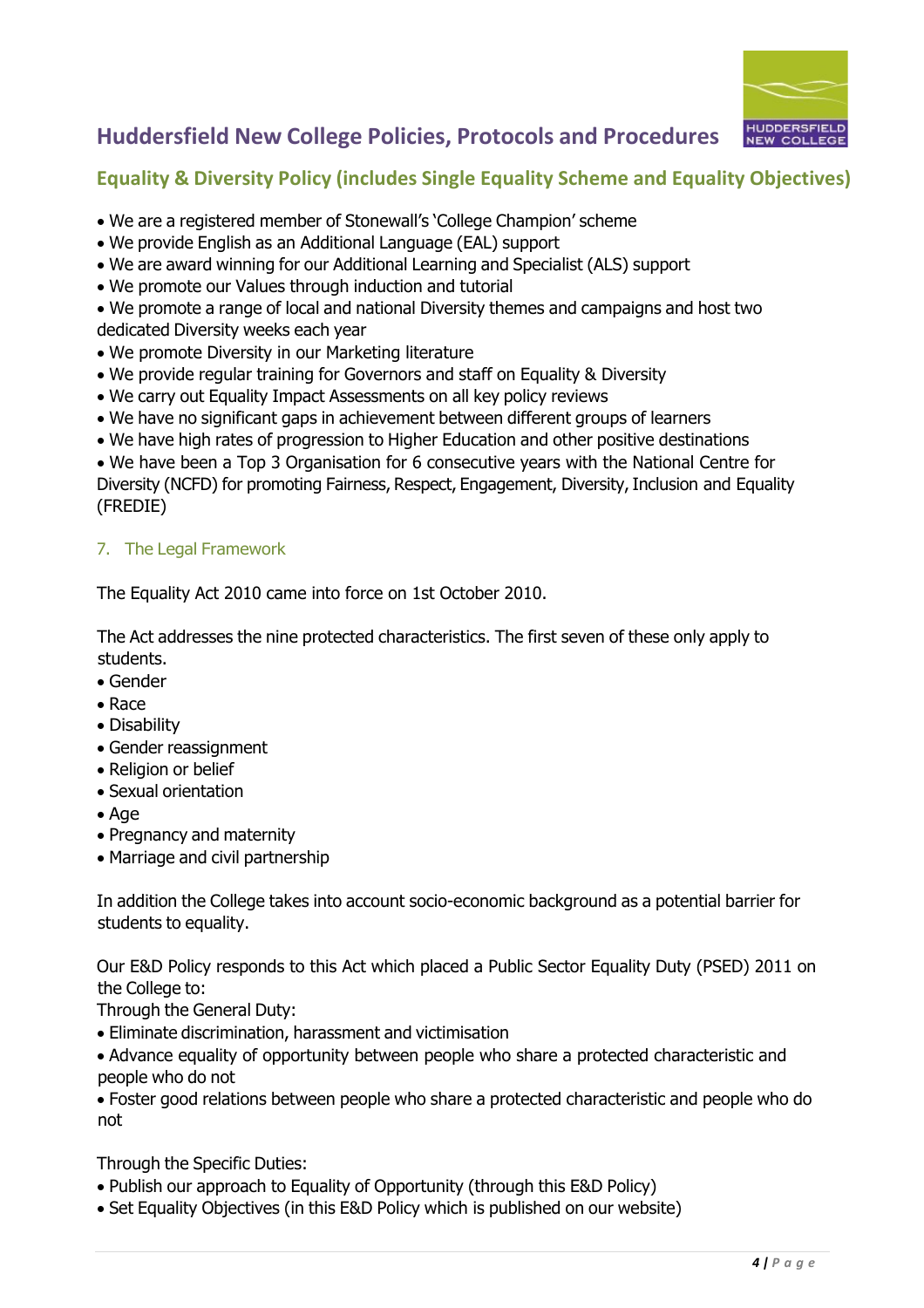

### **Equality & Diversity Policy (includes Single Equality Scheme and Equality Objectives)**

### 8. Our 3-year Equality Objectives for the College: 202**1**-2**024**

- **1. Remain a Leader in Diversity and to promote Fairness Respect Engagement Diversity Inclusion and Equality (FREDIE) across College**
- Maintain the Leaders in Diversity Standard
- Promote Equality and Celebrate Diversity Cross College
- Retain the Disability Confident Leader status
- Ensure all Marketing of the College reflects the College's unswerving commitment to FREDIE
- Ensure the Campus is accessible to staff or students with disabilities
- Ensure E&D Cross College activity raises awareness of Mental Health issues for those with Protected Characteristics specifically to the whole College Community (staff and students)
- Ensure all key College Policies are Equality Impact Assessed at the point of review
	- **2. Toensure that therearenosignificant gaps in achievement between differentgroups oflearners at the College**
	- Monitor student outcome data on an annual basis to identify any significant trends over time, or any gaps in outcomes, by different groups of learners
	- This monitoring to include the outcomes of DfE defined vulnerable groups, relative to their peers:
	- o Looked After Children (LAC)
	- $\circ$  Those in receipt of a 16-19 bursary
	- o Those in receipt of a Free School Meal (FSM) allowance
	- o Students with High Needs
	- $\circ$  Students with a Disability
- Address any identified significant gaps in outcomes between different groups of learners at the **College** 
	- **3. To maintain a diverse governing body, College workforce and student body,and to continue to make every effort to ensure that the governor, staff and student body represents the Community the College serves, and where this is not possible, to make sure that this lack of representation does not disadvantage individuals or groups at theCollege**
- Monitor as a minimum the ethnic and gender composition of the staff workforce, and of applicants for jobs, and of those short-listed, and those with disabilities.
- Monitor as a minimum the ethnic and gender composition of the governing body, and of applicants for governor vacancies, and those with disabilities.
- Take any appropriate action to address any concerns that may be raised by this monitoring
- Produce an annual Gender Pay Gap Report
- Take any appropriate action as possible to address any concerns that may be raised by this report
- Monitor as a minimum the ethnic and gender composition of the student body, and those with disabilities
- Take any appropriate action to address any concerns that may be raised by this monitoring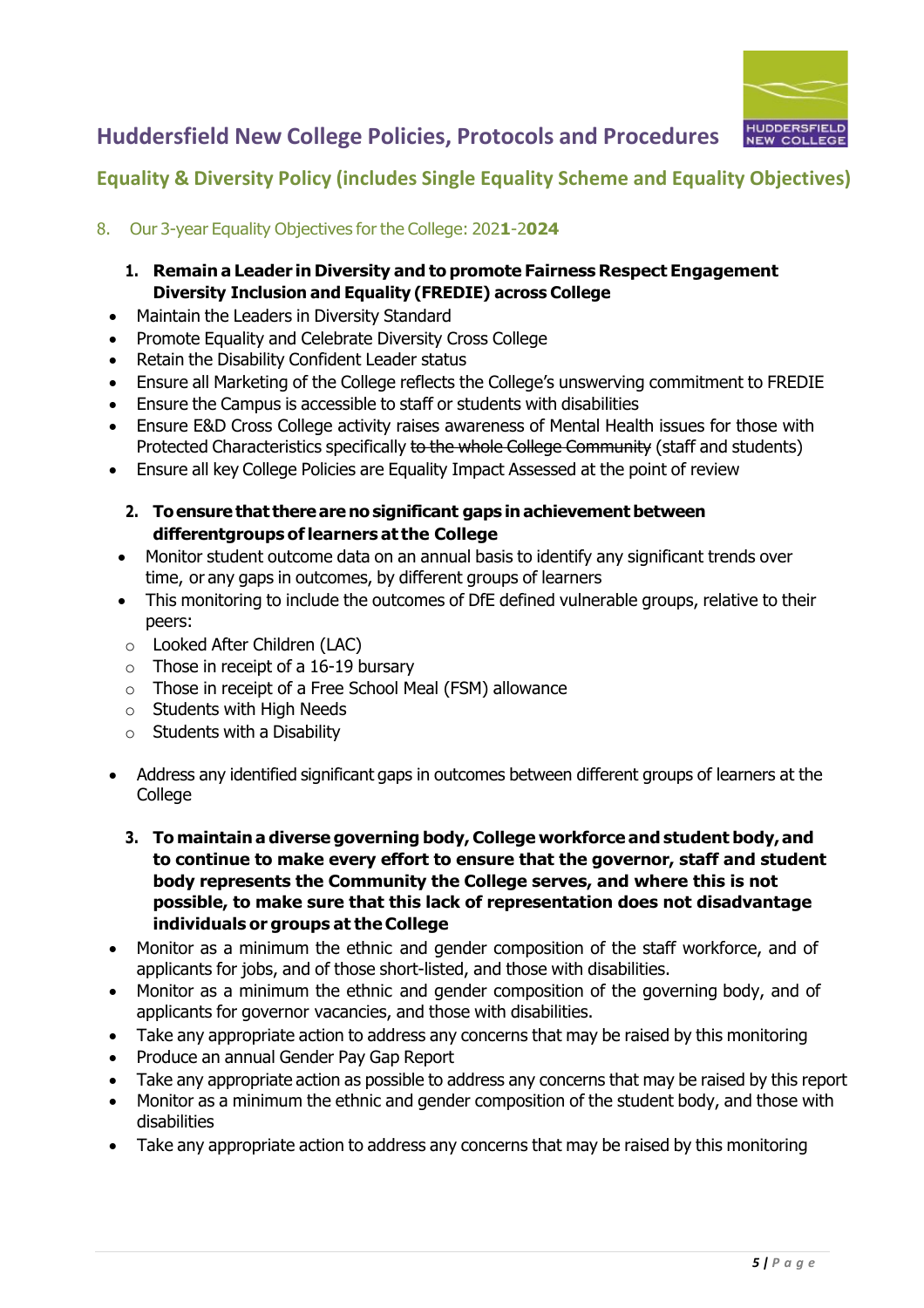

**Equality & Diversity Policy (includes Single Equality Scheme and Equality Objectives)**

Other linked College Policies:

- Staff Recruitment and Selection protocols
- Staff Code of Conduct
- Staff Capability Policy
- Staff Disciplinary Policy
- Staff Anti-Bullying and Harassment Policy (including HBT Bullying)
- Staff Grievance Policy
- Staff and Student IT Safe and Acceptable Usage Policy
- Equal Opportunities Policy
- Safeguarding and Child Protection Policy
- Prevent Strategy
- SEND Policy
- Behaviour for Learning Policy
- Student Anti-Bullying and Harassment Policy (including HBT Bullying)
- Admissions Policy
- Exams Policy
- Trips and Off Site Visits Policy
- Work Experience Policy
- Enrichment Strategy
- Marketing Strategy
- Data Protection Policy
- Whistleblowing Policy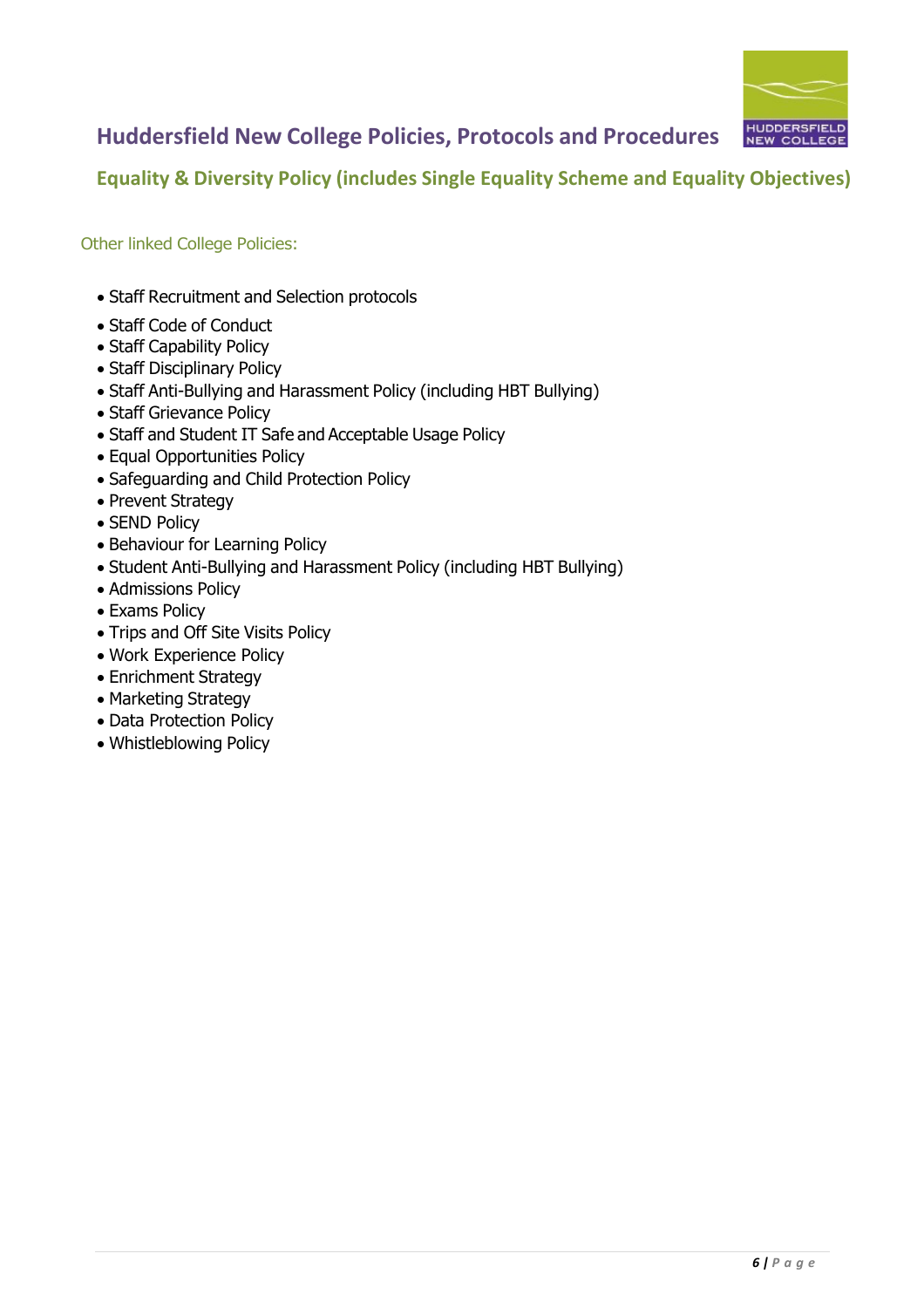

### **Equality & Diversity Policy (includes Single Equality Scheme and Equality Objectives)**

### 9. Equality and Diversity in Employment

It is unlawful to discriminate directly or indirectly in recruitment or employment because of age, disability, gender, gender re-assignment, pregnancy, maternity, race, sexual orientation, religion or belief, marriage or civil partnership. It is also unlawful for employers to ask health related questions too, unless they are related to an intrinsic function of the work.

Discrimination after employment has ended may also be unlawful, for example, refusing to provide a reference related to one of the nine protected characteristics.

The College will avoid all unlawful discrimination in all aspects of employment: recruitment and selection, training and development, pay and benefits, promotion and career management, grievance, capability, disciplinary and selection for redundancy.

Job descriptions and person specifications will be limited to those required for the effective performance of the job.

Candidates for employment or promotion will be assessed objectively against the person specification, taking into account any reasonable adjustments that may be required for candidates with a disability.

Disability and personal or home circumstances will not form the basis of employment decisions other than in exceptional circumstances.

As a Disability Confident Leader we are committed to:

• Interview all disabled applicants who meet the minimum entry criteria for a job vacancy and to consider them on their abilities

- Make reasonable adjustments for staff with disabilities
- Make every effort should a member of staff become disabled to keep them in employment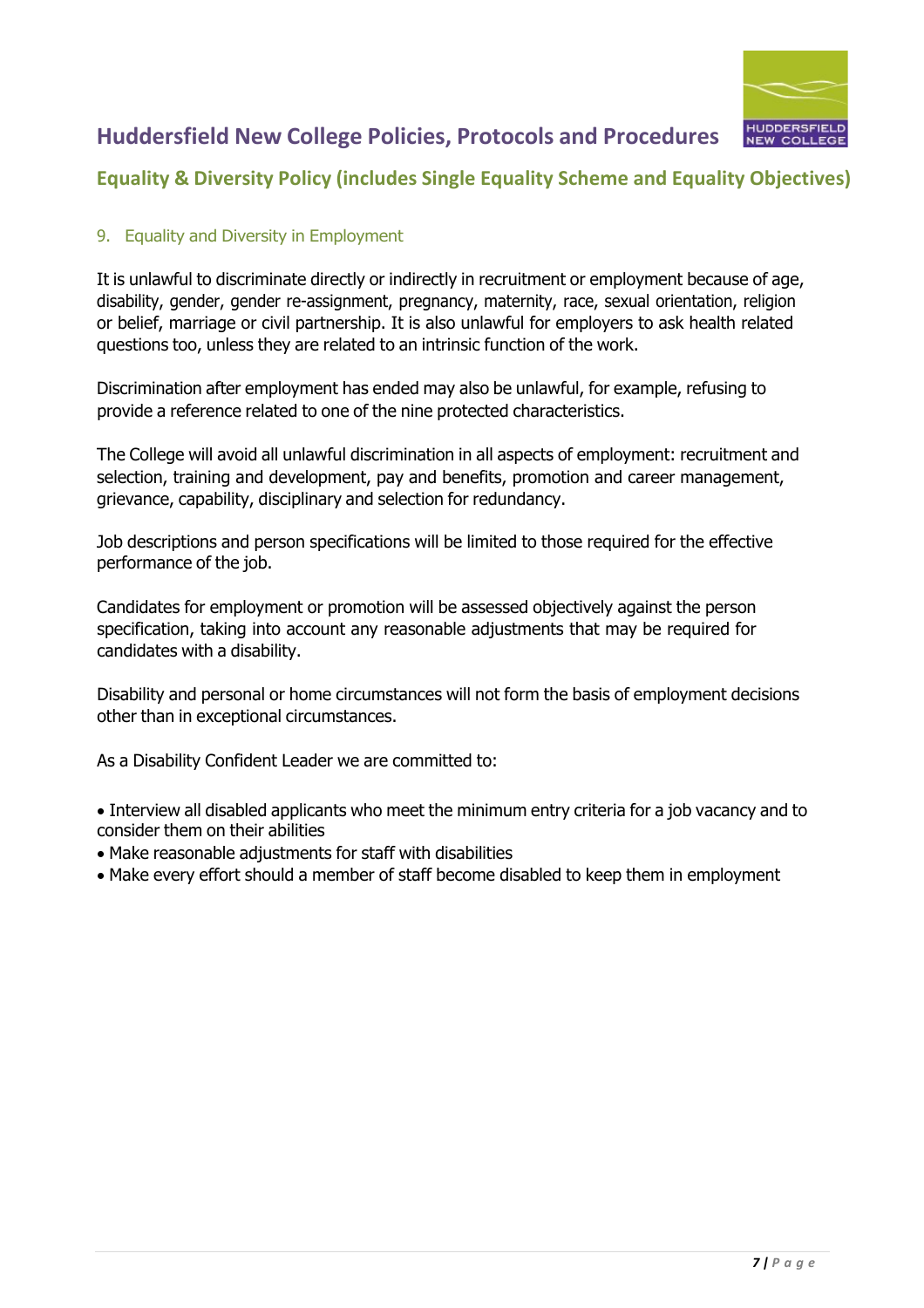

### **Equality & Diversity Policy (includes Single Equality Scheme and Equality Objectives)**

The College will make reasonable adjustments to its standard working practices to overcome any barriers caused by disability.

The College will comply with its' obligations in relation to statutory request for flexible working and will decline such requests only in accordance with the statutory procedure.

The College will also consider any possible indirect discriminatory effect of its standard working practices, including the number of hours to be worked, the times at which these are to be worked, and the place at which the work is done, when considering requests for flexible working as permitted by law and any other request for a variation to standard working practices.

As a minimum the College will monitor the ethnic and gender and age composition of the existing workforce, and of applicants for jobs, and those short-listed, and those with disabilities. The College will consider and take any appropriate action to address any concerns that may be raised by this monitoring.

The College will produce an annual Gender Pay Gap Report.

The College will not discriminate in the selection of staff for recruitment or promotion but may use lawful methods, including lawful positive action, to address identified under representation of any group in particular types and level of job.

The College will have in place a Staff Anti Bullying and Harassment policy (including HBT bullying) and staff will be encouraged to report any third party bullying or harassment in line with this policy.

### 10. Implementation and Training

• The College will seek to ensure that all staff are aware of the Equality and Diversity Policy and the expectations it conveys.

• All new staff will receive Equality and Diversity training in Induction and existing staff will receive regular update training, including any statutory E&D training, as relevant

• The College will seek to ensure that all students are aware of the College's commitment to Equality and Diversity in the Induction Programme and the expectations this commitment conveys for students, particularly around behaviour, and treating others with respect at all times, and valuing and celebrating individual difference, through tutorial

• All Governors will receive Equality and Diversity training through Governor meetings, as relevant

• The College's commitment to Equality and Diversity will be embedded in marketing literature and will be published on the College's website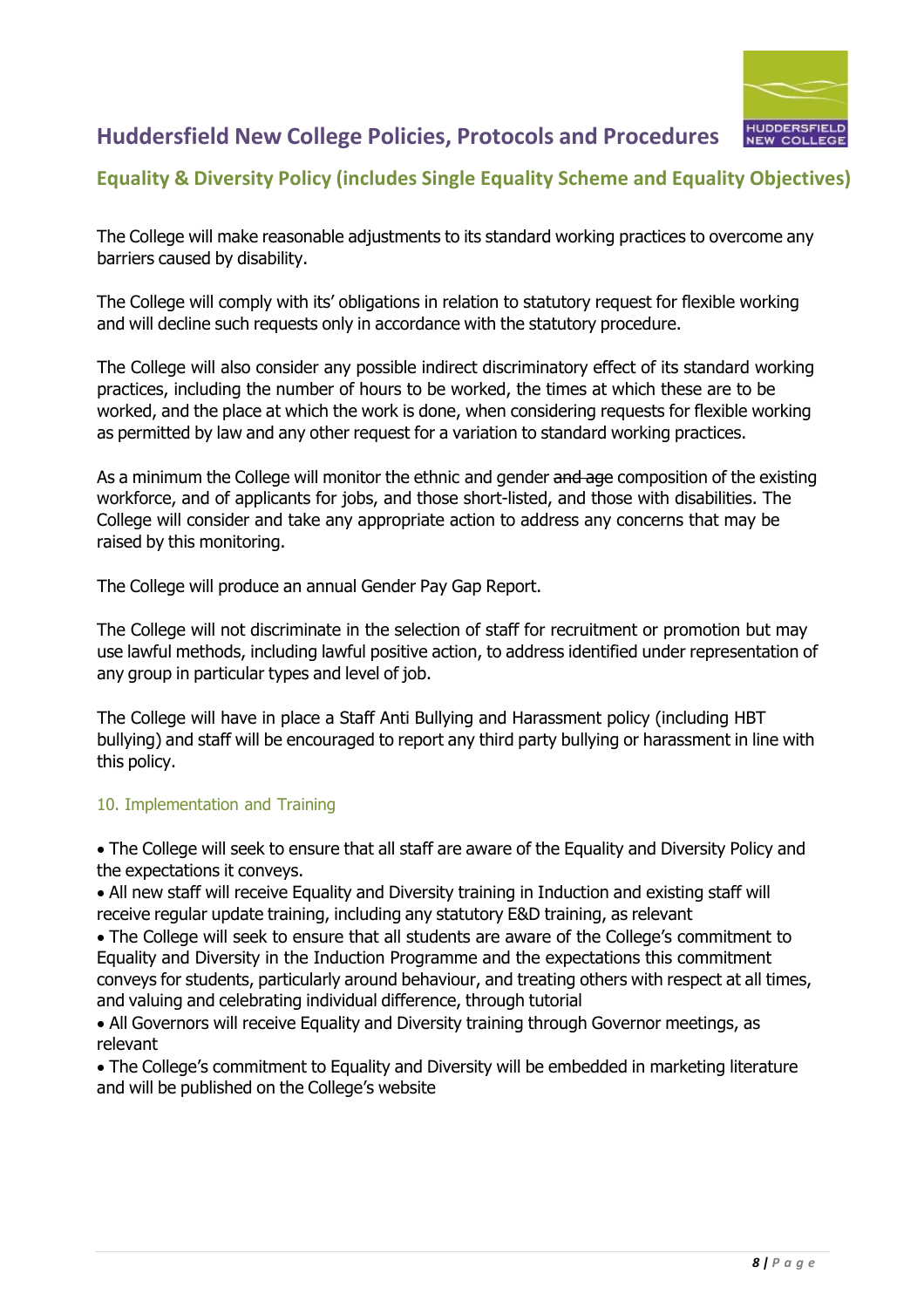

### **Equality & Diversity Policy (includes Single Equality Scheme and Equality Objectives)**

• Those engaging with the College, such as contractors, or those seeking to use the College facilities, or work experience/placement providers, will be expected to agree to abide by the Equality Act 2010

#### 11. Leadership of the Equality and Diversity Policy

**Principal** (with support from the Equality and Diversity Committee)

• Keeping up to date with current Equality Legislation and ensuring this Policy is updated formally on a three year cycle, or if Equalities legislation changes, with the support of the Equality and Diversity Committee, so that the College's practices are lawful.

Members of the E&D Committee

Assistant Principal Curriculum (Vocational & Enrichment) – **Chair** Deputy Principal Curriculum and Quality Vice Principal Corporate Services and Planning Assistant Principal Safeguarding, Specialist Support and Student Well-being Assistant Principal Finance & Resources Assistant Principal (Acting) Teaching & Learning Assistant Principal (Acting) Pastoral Care, Careers Guidance & Progression Director of HR Director of EDIE Director of Marketing, Schools Liaison & Admissions

Involving others in the Policy

**Governors** will be expected to:

- Uphold the Values of the College at all times
- Ensure that the College's Strategic Plan includes a commitment to Equality and Diversity
- Maintain an awareness of their statutory responsibilities in relation to Equality legislation
- Ratify the College's Equality and Diversity Policy and Equality Objectives (every 3 years)
- Challenge the College to deliver on its' Equality Objectives, to ensure that they progress the E&D commitments of the College, as detailed in the Equality and Diversity Policy
- Identify a named Governor to take on responsibility for consultation on E&D matters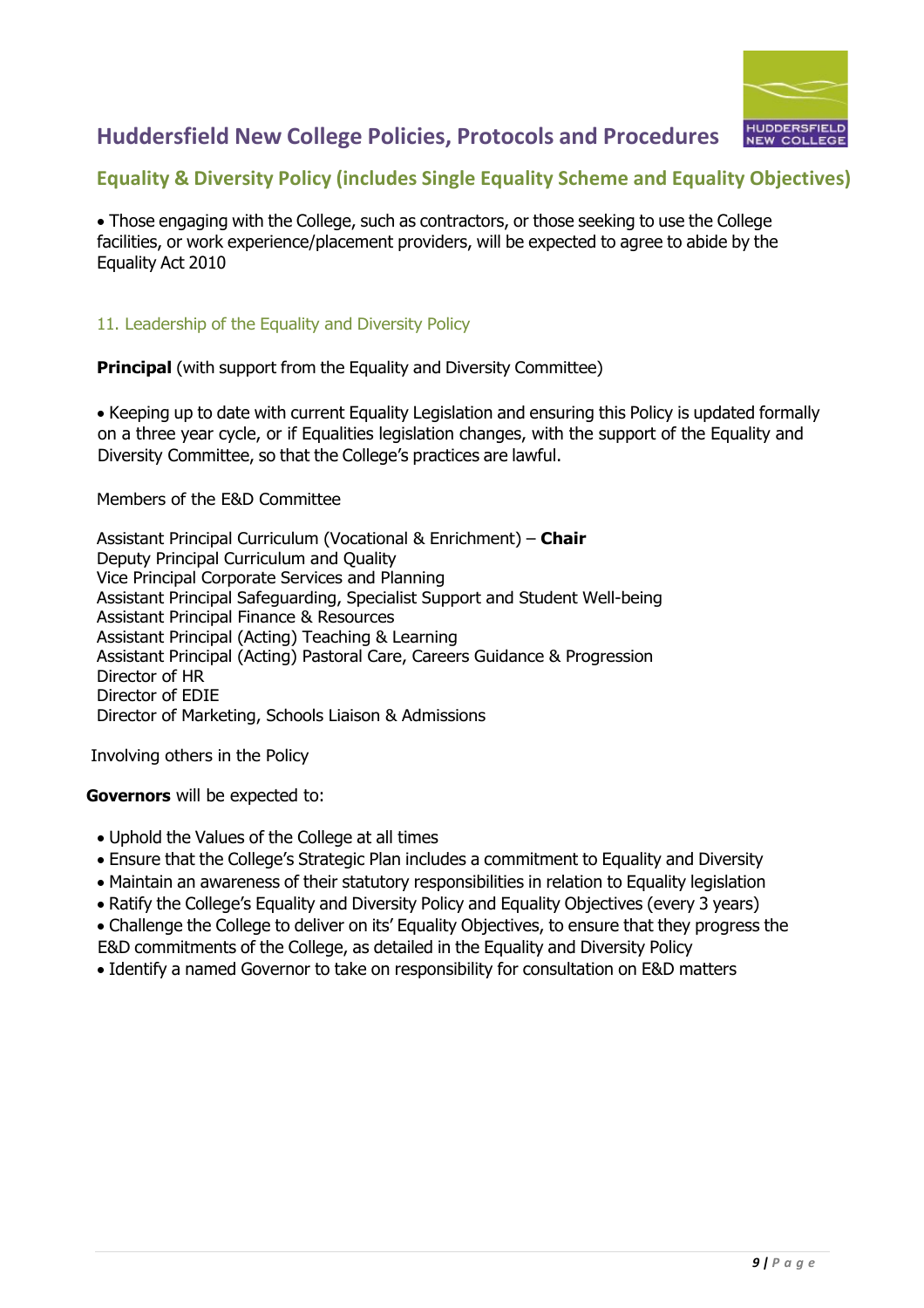

### **Equality & Diversity Policy (includes Single Equality Scheme and Equality Objectives)**

#### **Senior Leaders** will be expected to:

• Deputy Principal Curriculum and Quality: ensure Equality and Diversity is promoted through the Curriculum Offer, Entry Criteria and Teaching and Learning, and that student outcomes are analysed by different groups of learners to identify any significant gaps and to address gaps, if there are any.To ensure teaching and learning is monitored to mitigate against unconscious bias.

• Vice Principal Corporate Services and Planning: ensure that reasonable adjustments are made to the Estate to make it possible for disabled people to access the College as a place of study or a place of work and to ensure the College is safe, clean and a welcoming environment for all

• Assistant Principal Safeguarding, Specialist Support and Student Well-being: ensure Equality and Diversity is considered when dealing with safeguarding concerns, that embedded opportunities are available for all within Student Well-being support and ensure that the differing learning needs of individual students are met by Additional Learning and Specialist Support provision

• Assistant Principal (Acting) Pastoral Care, Careers Guidance and Progression: ensure Equality and Diversity is promoted through the Aspire tutorial programme and to ensure equality of opportunity through the Admissions, Enrolment, Change of Course and internal progression processes. To embed equality of opportunity in careers advice and guidance offered to students.

• Assistant Principal (Acting) Teaching and Learning: To ensure the fair distribution of Staff Training and Development opportunities amongst all groups of staff.

• Assistant Principal Curriculum (Vocational and Enrichment): ensure that enrichment offers opportunities to all and to Chair the Equality and Diversity Committee on behalf of the Principal\*\*

• Assistant Principal Finance and Resources: ensure that financial hardship is not an obstacle to academic success through the effective management of the 16-19 bursary fund, Free School Meal allowances and the College's Hardship Fund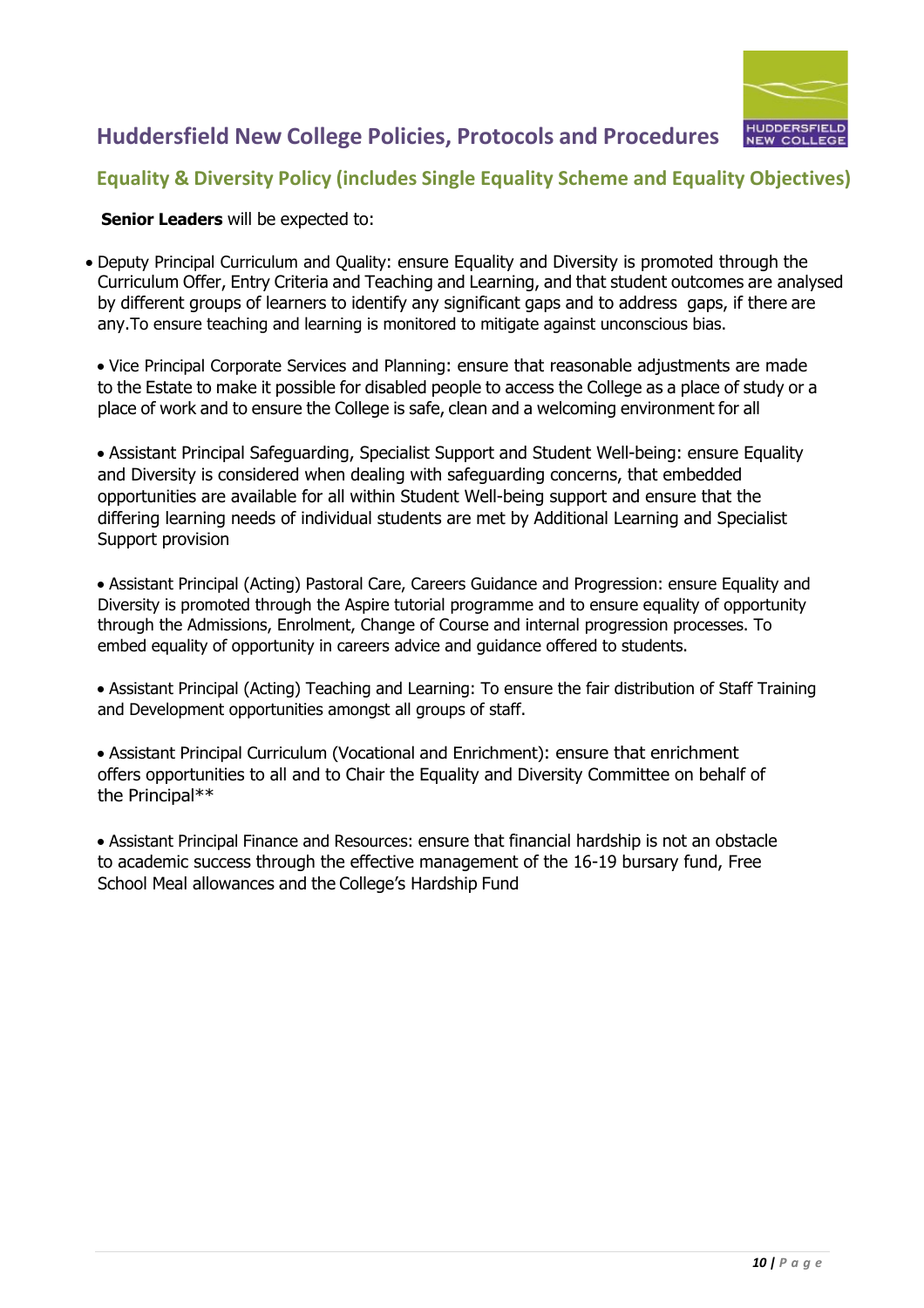

### **Equality & Diversity Policy (includes Single Equality Scheme and Equality Objectives)**

### **All Senior Leaders are expected to:**

- Uphold the Values of the College at all times
- Maintain an awareness of the College's statutory responsibilities in relation to Equality **legislation**
- Ensure that all decisions are in line with Equality legislation and that all key Policies,
- Procedures Practices and Plans are Equality Impact Assessed • Lead by example in demonstrating behaviours in line with the College's values
- Lead by example in acting with due care and respect for others
- Respect the differing needs of others in the College community
- Not engage in or accept any bullying or harassment

• Respond appropriately, if witness to inappropriate behaviour or language with regards to discrimination of any kind, and deal appropriately with any reported bullying, harassment or discriminatory incidents

Assistant Principal - Curriculum Vocational and Enrichment will be expected to:

- Manage the Director of Equality, Diversity, Inclusion and Engagement
- Chair the E&D Committee
- Ensure that the College's Equality and Diversity Policy is reviewed every three years

• Ensure that progress towards the College's Equality Objectives is monitored, reviewed and updated on an annual basis via a Equality Objectives Quality Improvement Plan (QIP), as necessary, thus enabling HNC to fulfil its' legal responsibilities under the PSED 2011 and Equality Act 2010, and progress the College's E&D commitments, as detailed in the College's E&D Policy

• Ensure that the Equality and Diversity Policy and College's Equality Objectives and any updates to either are published on the College's website

Director of Equality, Diversity, Inclusion and Engagement (EDIE) will be expected to:

- Ensure that Equality and Diversity themes and campaigns are promoted across College
- Work with the Director of HR to ensure the College remains a Disability Confident Leader

• Work with the National Centre for Diversity to ensure the College remains a leading organisation for the promotion of FREDIE and remains a Leader in Diversity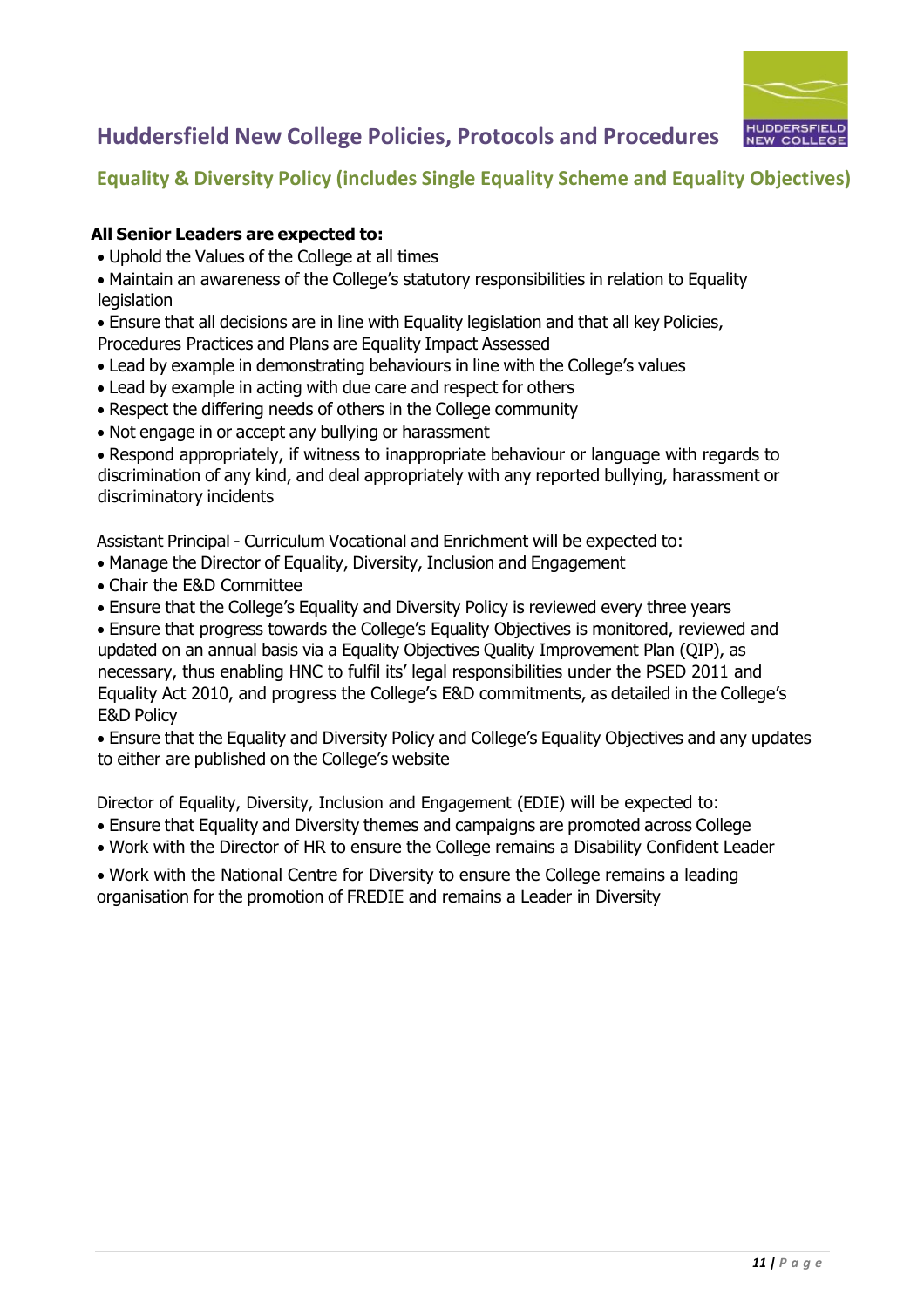

### **Equality & Diversity Policy (includes Single Equality Scheme and Equality Objectives)**

Equality and Diversity Committee will be expected to:

- Monitor, review and update on an annual basis the progress towards achieving the College's Equality Objectives
- Discuss issues relating to achieving the objectives and develop solutions
- Monitor, review and update on a three year cycle the College's Equality and Diversity Policy
- Determine the need and the nature of Equality and Diversity training for Governors, staff and students on an annual basis and implement
- Determine the nature of the promotion of good practice in Equality and Diversity across College, as appropriate, and implement, as relevant to role

Diversity Champions team will be expected to:

• Support the Director of EDIE in promoting Equality and Diversity themes and campaigns across College and hosting two Diversity Weeks each year

Other Managers will be expected to:

- Uphold the Values of the College at all times
- Maintain an awareness of the College's statutory responsibilities in relation to Equality **legislation**
- Ensure that all departmental practices are in line with Equality legislation
- Lead by example in demonstrating behaviours in line with the College's values
- Lead by example in acting with due care and respect for others
- Respect the differing needs of others in the College community
- Not engage in or accept any bullying or harassment

• Respond appropriately, if witness to inappropriate behaviour or language with regards to discrimination of any kind, and deal appropriately with any reported bullying, harassment or discriminatory incidents

Staff will be expected to:

- Uphold the Values of the College at all times
- Lead by example in demonstrating behaviours in line with the College's values
- Lead by example in acting with due care and respect for others
- Respect the differing needs of others in the College community
- Not engage in or accept any bullying or harassment

• Respond appropriately, if witness to any inappropriate behaviour or language with regards to discrimination of any kind, and report any bullying, harassment or discriminatory incidents, as appropriate

Teaching Staff: in addition will be expected to:

• Promote Equality and Diversity and challenge bias and stereotype through teaching and learning, including in resources

- Ensure that teaching and learning engages all students
- Ensure that teaching and learning meets the differing needs of individual students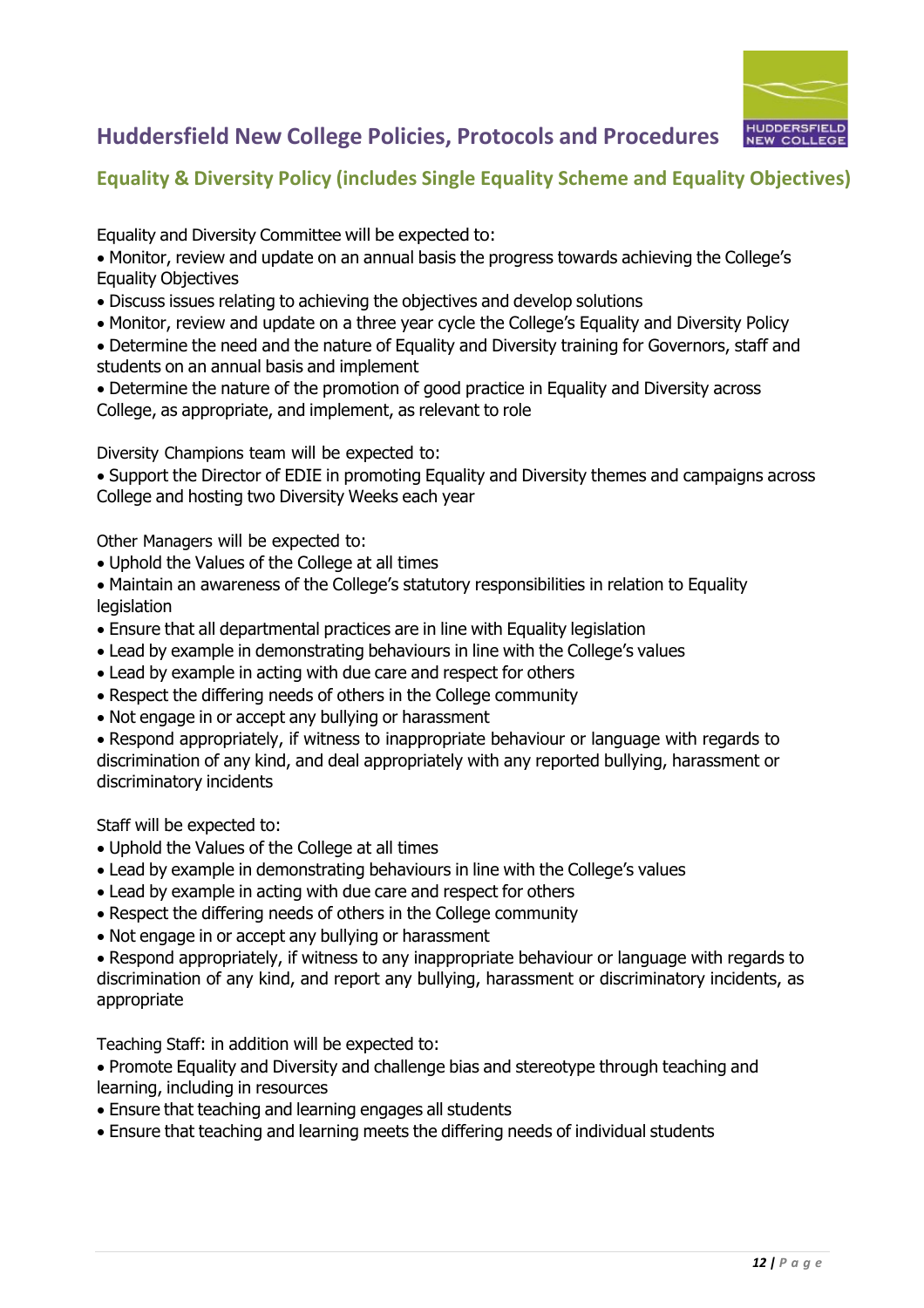

### **Equality & Diversity Policy (includes Single Equality Scheme and Equality Objectives)**

Students will be expected to:

- Uphold the Values of the College at all times
- Act with due care and respect for others
- Respect the differing needs of others in the College community
- Not engage in or accept any bullying or harassment

• Respond appropriately, if witness to inappropriate behaviour or language with regards to discrimination of any kind, and report any discriminatory incidents, as appropriate

### 12. Breaches of the Policy

The College will take very seriously any breaches of the policy by staff or students.

Any reported breaches by staff or students will be investigated and appropriate action taken.

Staff should report any bullying or harassment or discriminatory incidents in line with the College's Staff Anti-Bullying and Harassment Policy.

Students should report any instances of bullying or harassment or discriminatory incidents in line with the College's Student Anti-Bullying and Harassment Policy.

If any others would like to make a complaint related to any perceived non- compliance with the College's Equality and Diversity Policy specifically, please follow the College's Complaints Procedures, as published on the College website.

If you are unhappy with any of our other policies, procedures, practices or plans because you feel they are not treating the different groups within the College community fairly, please contact Mrs. Kamla Rogerson Assistant Principal Curriculum (Vocational & Enrichment) via info@huddnewcoll.ac.uk or by phoning the College on 01484 652341.

All formal concerns raised will be treated in line with the College's Complaints Policy and procedures available, as published on the College website.

### 13. Review

The content and operation of this Policy will be formally reviewed every 3 years by the Equality and Diversity Committee on behalf of the Principal and also on any update of Equality legislation.

### 14. Equality Impact Assessments (EIAs)

Equality Impact Assessments are a central element of the policy. The emphasis of the legal framework is for organisations to take positive action to prevent unlawful discrimination, before it occurs.

The purpose of undertaking an EIA is to make sure that the College's policies, procedures, practices and plans do not unfairly disadvantage anyone.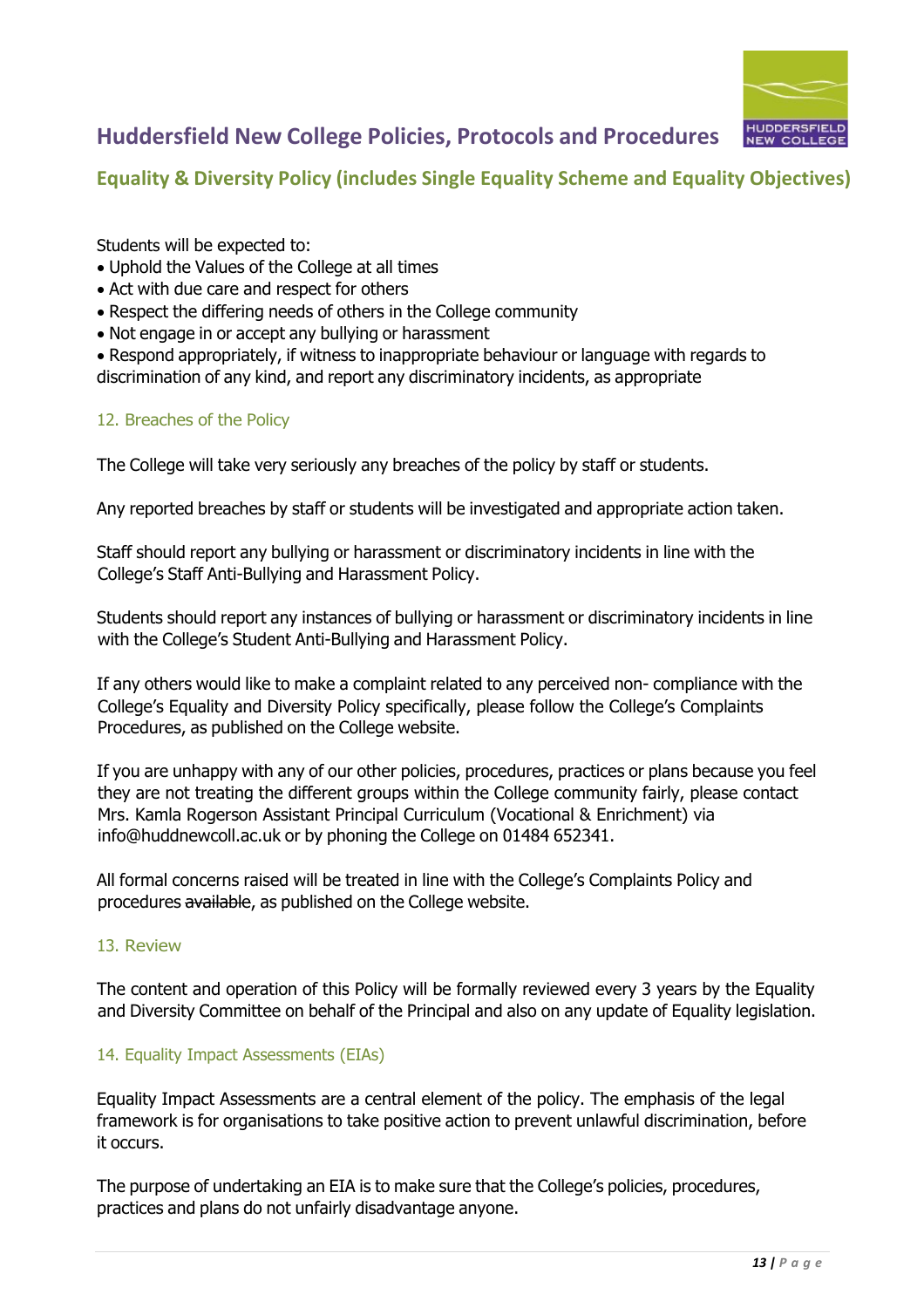

### **Equality & Diversity Policy (includes Single Equality Scheme and Equality Objectives)**

It is also an opportunity to identify where as a College we might promote equality of opportunity better.

The Director of HR is responsible for the EIA framework and for ensuring all key policies, procedures, practices and plans are subject to an EIA.

Relevant managers are responsible for conducting an EIA, as relevant, and for any review and update of any key policy, procedure or practice or for the development of a new plan.

EIAs will be stored in HR.

The annual Report to Governors on progress towards the Equality Objectives will include a summary of EIAs undertaken in the year

#### 15. Review of Policy and Communication

The Senior Leadership Team will review the policy, and the Governing Corporation will approve the Policy. Once approved, the policy will be published on the College VLE (Moodle) and the College website. The policy will be formally reviewed every three years or in response to changes to Equalities legislation.

| V.             | Date        | Author(s)                                            | Comments                                                                                                                                                                                                                             | Approval Route/ Date | Date of<br><b>Next</b><br>Review |
|----------------|-------------|------------------------------------------------------|--------------------------------------------------------------------------------------------------------------------------------------------------------------------------------------------------------------------------------------|----------------------|----------------------------------|
|                | Oct         | Principal                                            |                                                                                                                                                                                                                                      | SLT November 2020    | Oct 2023                         |
|                | 2020        |                                                      |                                                                                                                                                                                                                                      | Governors April 2021 |                                  |
| $\overline{2}$ | Oct<br>2021 | Assistant<br>Principal<br>Vocational &<br>Enrichment | Updated vision and mission to<br>reflect updates in Strategic<br>Plan 2021-24 and SLT job<br>titles and responsibilities<br>following a restructure in July<br>2021, Plus to reflect 2021-22<br>student cohort composition<br>ldata. | N/A                  |                                  |

### Appendix 1

EIA Proforma

#### Appendix 2

Current Equalities Legislation

- Disability Discrimination Act 1995 (NI)
- Disability Rights Commission Act 1999
- Disability Equality Duty 2006
- Human Rights Act 1998
- Employment Acts 1989/1996
- Employment Equality (Religion or Belief) Regulations 2003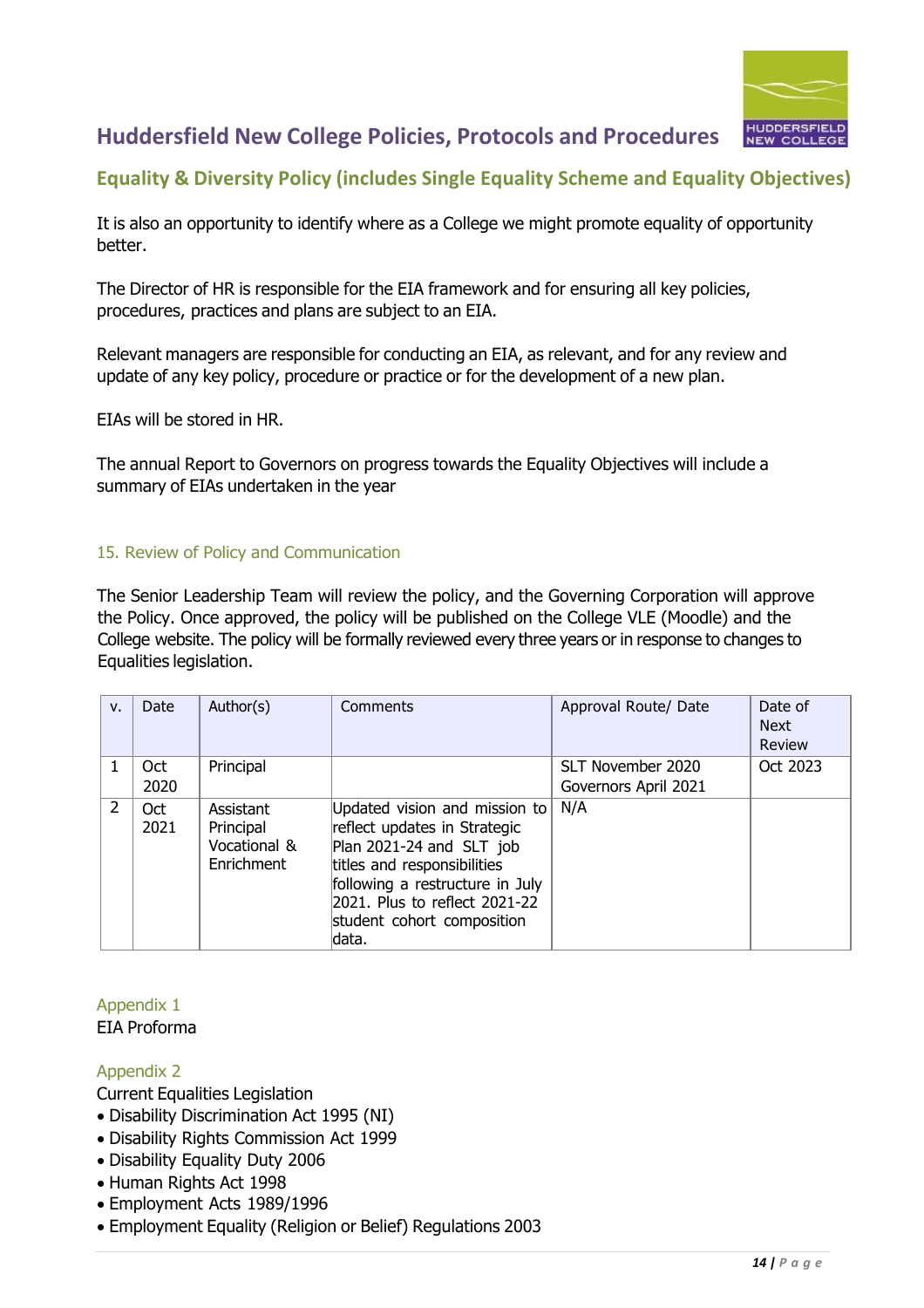

**Equality & Diversity Policy (includes Single Equality Scheme and Equality Objectives)**

- Employment Equality (Sexual Orientation) Regulation 2003
- Employment Protection Act 1975
- Employment Relations Act 1996
- Employment Rights Act 1999
- Equal Pay Act 1970
- Equal Treatment Directive 1976
- Protection from Harassment Act 1997
- Race Relations Act 1976
- Race Relations (Remedies) Act 1994
- Race Relations (Amendment) Act 2000
- Sex Discrimination Act 1975/1986
- Sex Discrimination (Gender Reassignment) Act 1999
- Employment Equality Sexual Orientation Regulations 2003
- Employment Equality Religion or Belief Regulations 2003
- The Equality Act 2010
- Public Sector Equality Duty 2011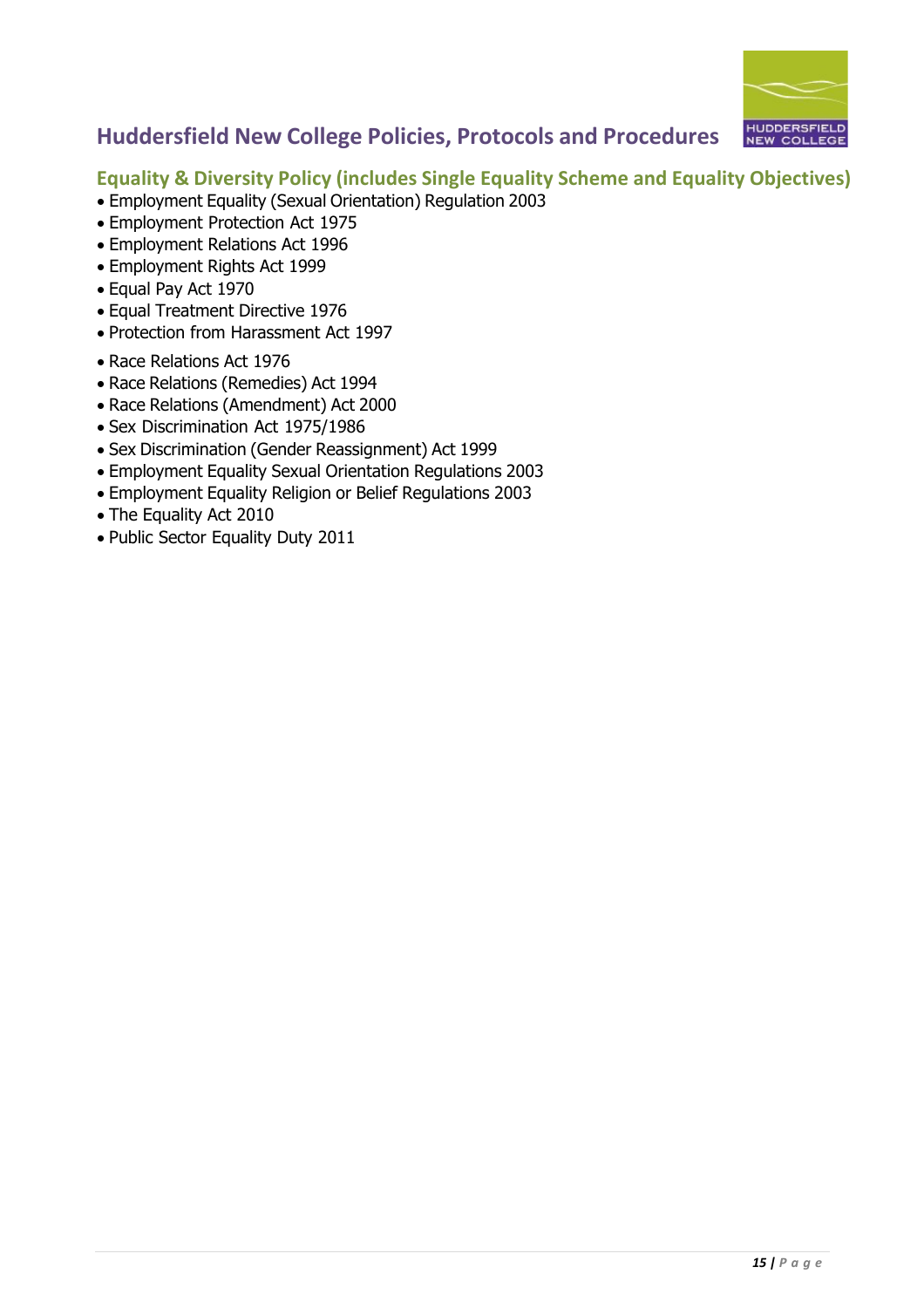

## **Equality Impact Assessment**

| Question                                                                                                                             | Response                                                                                                                                                                                                                                                                                                                                 |
|--------------------------------------------------------------------------------------------------------------------------------------|------------------------------------------------------------------------------------------------------------------------------------------------------------------------------------------------------------------------------------------------------------------------------------------------------------------------------------------|
| 1. Name of policy being assessed                                                                                                     | Equality & Diversity Policy                                                                                                                                                                                                                                                                                                              |
|                                                                                                                                      |                                                                                                                                                                                                                                                                                                                                          |
|                                                                                                                                      |                                                                                                                                                                                                                                                                                                                                          |
| policy                                                                                                                               | 2. Summary of aims and objectives of the At Huddersfield New College, we believe in working<br>positively together to respect and celebrate diversity<br>and to advance equality of opportunity for everyone in<br>our community.                                                                                                        |
|                                                                                                                                      | Equality and Diversity (E&D) are at the heart of the<br>College's Vision, Mission and Values.<br>At our most recent inspection, Ofsted recognised this<br>and reported:                                                                                                                                                                  |
|                                                                                                                                      | 'Equality of opportunity is central to the College's<br>Mission'                                                                                                                                                                                                                                                                         |
|                                                                                                                                      | Ofsted also commented that the College is a:<br>'Respectful and harmonious learner community', in<br>which 'learners are valued for who they are' and<br>everyone 'accepts each other's differences.'                                                                                                                                    |
|                                                                                                                                      | We are committed to maintaining this respectful and<br>harmonious learning community, free from any form<br>of discrimination, harassment or victimisation.                                                                                                                                                                              |
|                                                                                                                                      | As a public sector organisation, we also have a legal<br>responsibility under the Equality Act 2010 and Public<br>Sector Education Duty 2011 (PSED) to eliminate any<br>unlawful discrimination, harassment or victimisation, to<br>promote equality of opportunity, and to foster good<br>relations between different groups of people. |
|                                                                                                                                      | This Policy sets out how we will work to continue to<br>fulfil our Vision, Mission and Values and meet the<br>statutory duties set out in the Equality Act 2010 and<br><b>PSED.</b>                                                                                                                                                      |
| 3. What involvement and consultation<br>has been done in relation to this<br>policy? (e.g. with relevant groups<br>and stakeholders) | The update of the policy by the Principal in 2020 was<br>approved by the E&D Committee, the Senior<br>Leadership Team and the Corporation.<br>It was shared with all staff, students, parents/carers                                                                                                                                     |
|                                                                                                                                      | via the College website                                                                                                                                                                                                                                                                                                                  |
| 4. Who is affected by the policy?                                                                                                    | Existing employees<br><b>Students</b><br>Potential employees<br><b>Potential students</b><br>Governors<br>Workers (as defined by employment legislation, and<br>including agency temps)<br>Trainee workers and students on work experience<br>Partners                                                                                   |
|                                                                                                                                      | Contract workers and suppliers<br><b>Visitors</b>                                                                                                                                                                                                                                                                                        |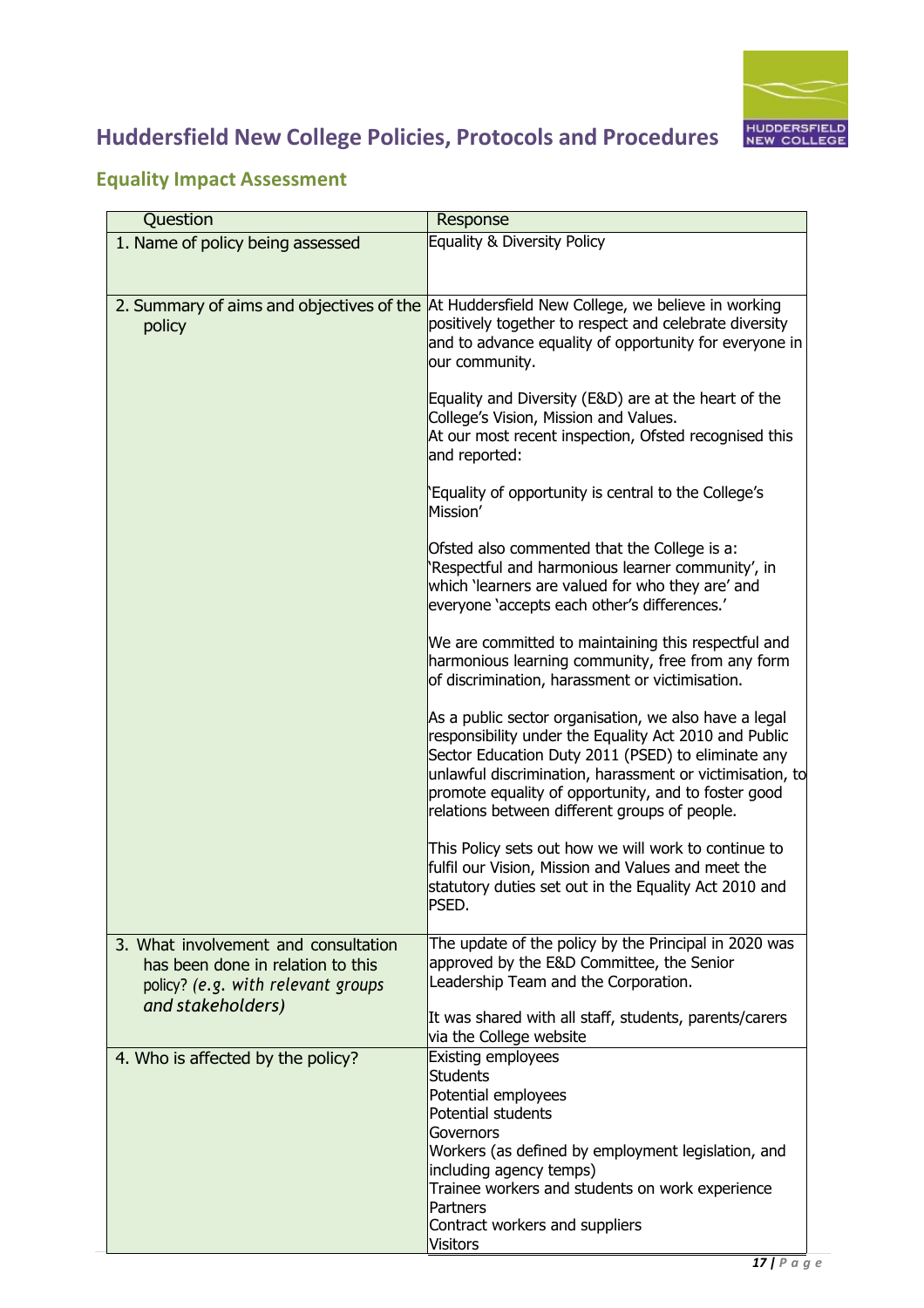

### **Equality Impact Assessment**

|                                                                                                  | <b>Volunteers</b>                                                                                                                                         |
|--------------------------------------------------------------------------------------------------|-----------------------------------------------------------------------------------------------------------------------------------------------------------|
| 5. What are the arrangements for<br>monitoring and reviewing the<br>actual impact of the policy? | The Equality Objectives in the Policy and their impact<br>will be monitored on an annual basis as part of the<br>College's annual self-assessment process |
|                                                                                                  | The policy itself will be reviewed formally every 3<br>years or as necessary within this three years.                                                     |

| Protected<br>Characteristic<br>Group             | Is there a<br>potential for<br>positive/negative<br>impact? | Please explain and give<br>examples of any<br>evidence/data used         | Action to address<br>negative impact<br>(e.g. adjustment<br>made) |
|--------------------------------------------------|-------------------------------------------------------------|--------------------------------------------------------------------------|-------------------------------------------------------------------|
| <b>Disability</b>                                | Positive Impact                                             | The policy is compliant with all $N/A$<br>legal regulations and guidance |                                                                   |
| Gender<br>reassignment                           | Positive Impact                                             | The policy is compliant with all<br>legal regulations and guidance       |                                                                   |
| Marriage or civil Positive Impact<br>partnership |                                                             | The policy is compliant with all<br>legal regulations and guidance       |                                                                   |
| Pregnancy and<br>maternity                       | Positive Impact                                             | The policy is compliant with all<br>legal regulations and guidance       |                                                                   |
| Race                                             | Positive Impact                                             | The policy is compliant with all<br>legal regulations and guidance       |                                                                   |
| Religion or<br>belief                            | Positive Impact                                             | The policy is compliant with all<br>legal regulations and guidance       |                                                                   |
| Sexual<br>orientation                            | Positive Impact                                             | The policy is compliant with all<br>legal regulations and guidance       |                                                                   |
| Sex (gender)                                     | Positive Impact                                             | The policy is compliant with all<br>legal regulations and guidance       |                                                                   |
| Age                                              | Positive Impact                                             | The policy is compliant with all<br>legal regulations and guidance       |                                                                   |

### Evaluation:

| Question                                 | Explanation / justification                                |
|------------------------------------------|------------------------------------------------------------|
| Is it possible the proposed policy could | By its' very nature, the policy has been written to try to |
| discriminate or unfairly disadvantage    | address and eliminate discriminatory behaviours and        |
| people?                                  | lactions.                                                  |